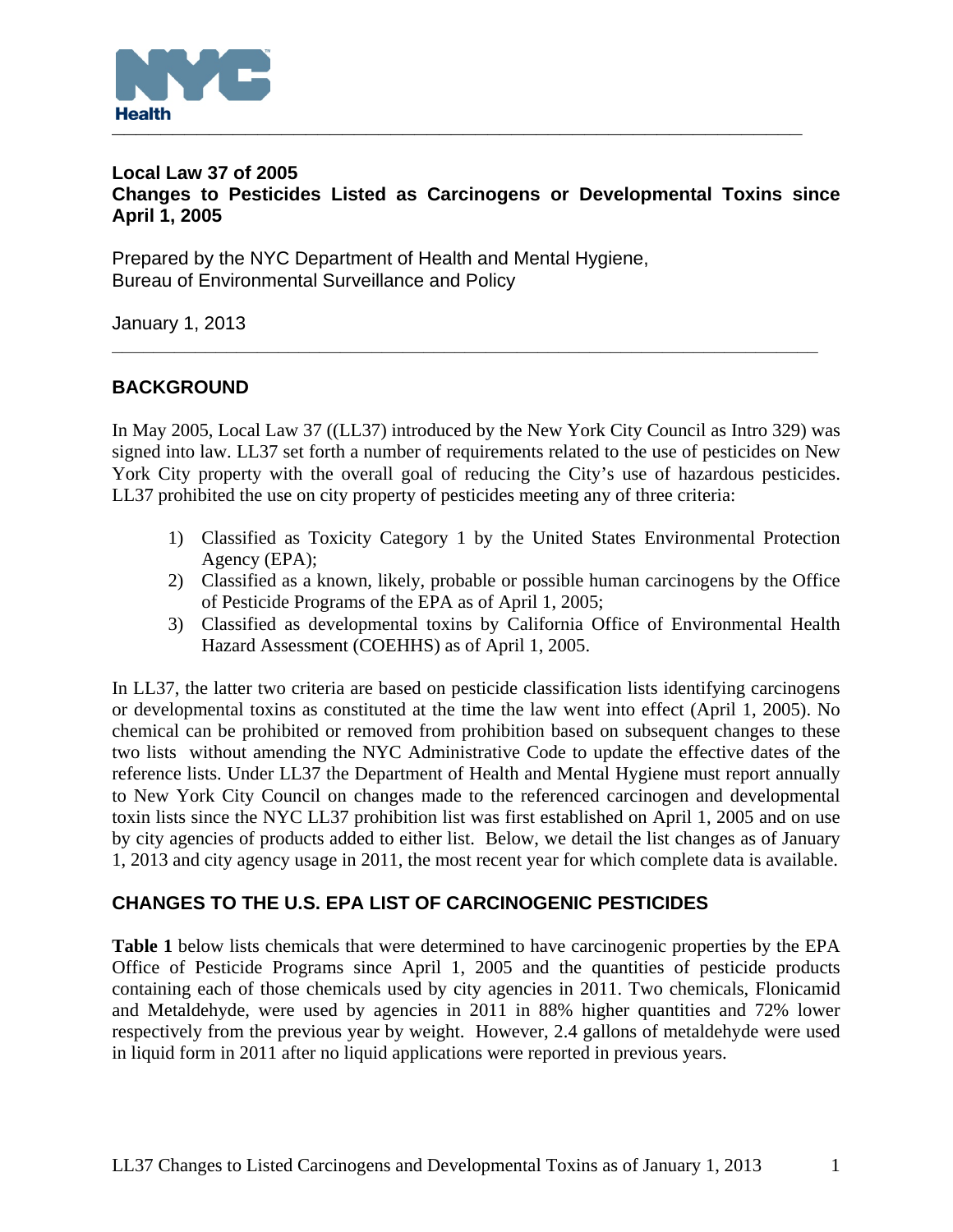**Table 2** lists the chemicals that were removed from the LL37 prohibition list since April 1, 2005 because they are no longer classified as having carcinogenic properties by the EPA Office of Pesticides. Pyrethrins, the botanical extracts of the chrysanthemum flower, are a very common active ingredient in various insecticide formulations and were removed from the list in 2008. Many other products containing these ingredients have been out of use in recent years.

| <b>Chemical name</b>              | <b>EPA cancer classification</b>                                                                              | Report<br>Date | <b>Number of EPA-</b><br>registered<br>products<br>containing<br>chemical | <b>Total quantity</b><br>used by NYC<br>agencies in<br>2011 |
|-----------------------------------|---------------------------------------------------------------------------------------------------------------|----------------|---------------------------------------------------------------------------|-------------------------------------------------------------|
| Penoxsulam                        | Evidence<br>of<br>Suggestive<br>Carcinogenicity, but Not Sufficient to<br>Assess Human Carcinogenic Potential | 3/24/2004      | 31                                                                        | None                                                        |
| Metaldehyde                       | Suggestive Evidence of Carcinogenic<br>Potential                                                              | 6/23/2005      | 18                                                                        | 1.1 pounds/<br>2.4 gallons                                  |
| S-Dimethenamid                    | Group C--Possible Human Carcinogen                                                                            | 8/27/2008      | 11                                                                        | None                                                        |
| Orthosulfamuron                   | Suggestive Evidence Of Carcinogenic<br>Potential                                                              | 10/26/2006     | 10                                                                        | None                                                        |
| Flonicamid                        | Likely to be Carcinogenic to Humans                                                                           | 2/24/2005      | 8                                                                         | 0.6 pounds                                                  |
| Pyrasulfotole                     | Likely to be Carcinogenic to Humans                                                                           | 5/17/2007      | 5                                                                         | None                                                        |
| Resmethrin                        | Likely to be Carcinogenic to Humans                                                                           | 5/25/2005      | 3                                                                         | None                                                        |
| Dichloran                         | Suggestive Evidence Of Carcinogenic<br>Potential                                                              | 5/11/2006      | 3                                                                         | None                                                        |
| Tembotrione                       | Suggestive Evidence of Carcinogenic<br>Potential                                                              | 5/22/2007      | 3                                                                         | None                                                        |
| Spirodiclofen                     | Likely to be Carcinogenic to Humans                                                                           | 6/10/2004      | $\overline{2}$                                                            | None                                                        |
| Metrafenone                       | Suggestive Evidence of Carcinogenic<br>Potential                                                              | 7/6/2006       | $\overline{2}$                                                            | None                                                        |
| Sodium<br>bichromate<br>dihydrate | Likely To Be Carcinogenic To Humans                                                                           | 7/1/2009       | $\overline{2}$                                                            | None                                                        |
| Pirimicarb                        | Evidence<br>Suggestive<br>of<br>Carcinogenicity, but not sufficient to<br>assess human carcinogenic potential | 7/13/2005      | $\Omega$                                                                  | None                                                        |
| Dithianon                         | Suggestive Evidence of Carcinogenic<br>Potential                                                              | 2/23/2006      | $\mathbf 0$                                                               | None                                                        |
| Ethaboxam                         | Suggestive Evidence of Carcinogenic<br>Potential                                                              | 3/23/2006      | 0                                                                         | None                                                        |
| Benthiavalicarb-<br>isopropyl     | Likely to be Carcinogenic to Humans                                                                           | 10/18/2005     | 0                                                                         | None                                                        |
| Cumyluron                         | Suggestive Evidence of Carcinogenic<br>Potential                                                              | 6/11/2008      | 0                                                                         | None                                                        |
| Mepanipyrim                       | Likely to be Carcinogenic to Humans                                                                           | 4/20/2004      | 0                                                                         | None                                                        |
| Fenpropidin                       | Suggestive Evidence of Carcinogenic<br>Potential                                                              | 6/9/2009       | 0                                                                         | None                                                        |
| Sodium                            |                                                                                                               | 7/1/2009       |                                                                           | None                                                        |
| dichromate<br>Hexavalent          | Likely to be Carcinogenic to Humans                                                                           | 7/1/2009       | 0                                                                         | None                                                        |
| Chromium (CrVI)<br>Cyflufenamid   | Likely to be Carcinogenic to Humans                                                                           | 6/22/2010      | $\pmb{0}$                                                                 | None                                                        |
| Ethiprole                         | Likely to be Carcinogenic to Humans<br>Suggestive Evidence of Carcinogenic                                    | 10/28/2010     | 0<br>$\pmb{0}$                                                            | None                                                        |
|                                   |                                                                                                               |                |                                                                           |                                                             |

#### **Table 1: Chemicals added to U.S. EPA list of carcinogenic pesticides**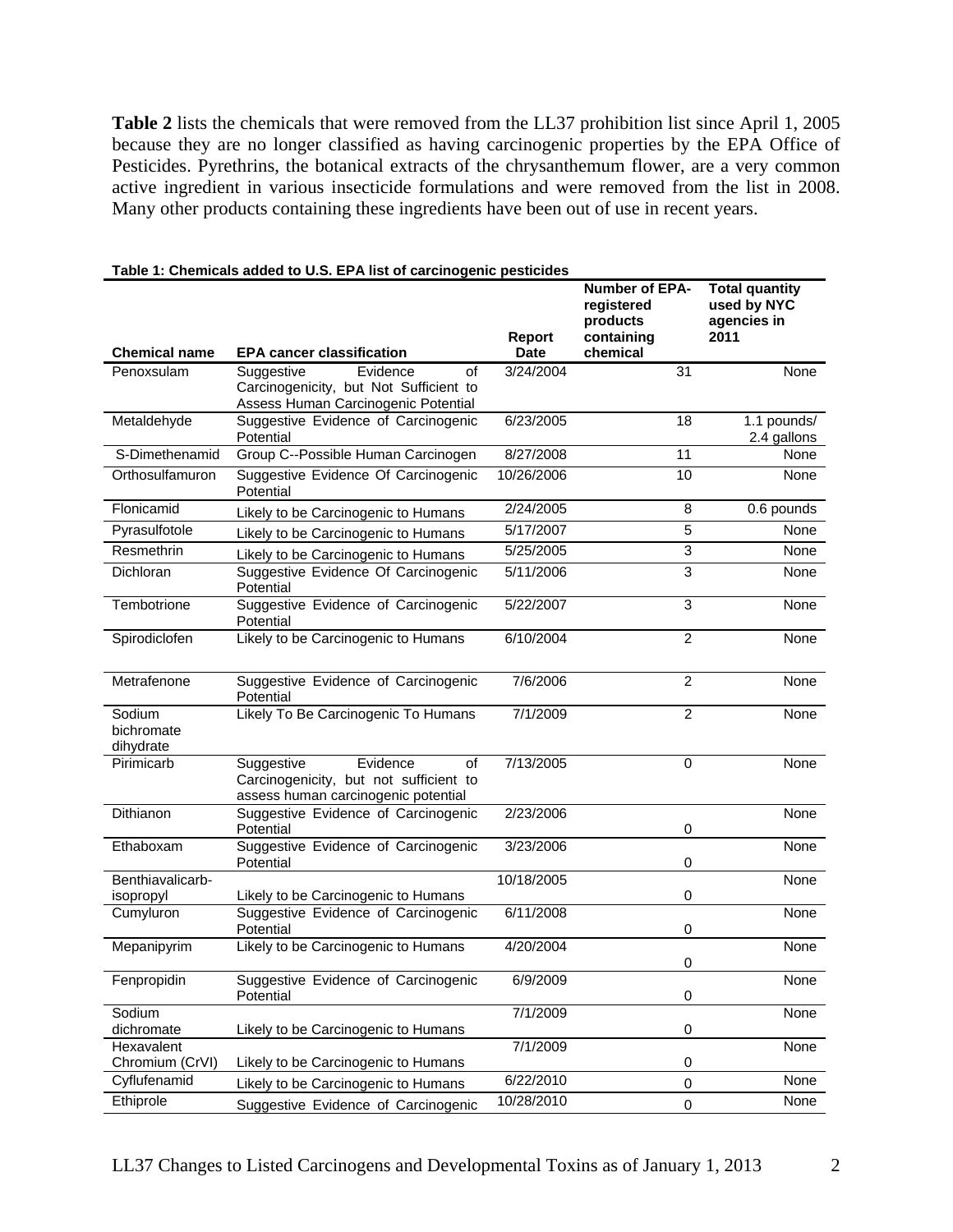| <b>Chemical name</b>                 | <b>EPA cancer classification</b>                 | Report<br><b>Date</b> | <b>Number of EPA-</b><br>registered<br>products<br>containing<br>chemical | <b>Total quantity</b><br>used by NYC<br>agencies in<br>2011 |
|--------------------------------------|--------------------------------------------------|-----------------------|---------------------------------------------------------------------------|-------------------------------------------------------------|
|                                      | Potential                                        |                       |                                                                           |                                                             |
| Isopyrazam                           | Likely To Be Carcinogenic To Humans              | 2/2/2011              |                                                                           | None                                                        |
| Penflufen                            | Suggestive Evidence of Carcinogenic<br>Potential | 3/30/2011             | 0                                                                         | None                                                        |
| Penthiopyrad                         | Suggestive Evidence of Carcinogenic<br>Potential | 10/18/2011            | 0                                                                         | None                                                        |
| Sedaxane<br>$\overline{\phantom{a}}$ | Likely To Be Carcinogenic To Humans              | 5/18/2011             | U                                                                         | None                                                        |

(Sources: *Chemicals Evaluated for Carcinogenic Potential*, Office of Pesticide Programs, U.S. EPA, November, 2012; EPA Pesticide Product Information System; NYC LL37 Agency Reporting Data)

#### **Table 2: Chemicals removed from the U.S. EPA list of carcinogenic pesticides**

| chemical<br><b>Chemical name</b><br><b>EPA cancer classification</b><br><b>Report Date</b><br>Not Likely To Be Carcinogenic To<br>2/14/2008<br>600<br>Humans at doses that do not cause<br>mitogenic repsonse in the liver cell<br>Pyrethrins<br>proliferation<br>Multiple<br>10/12/2005<br>81<br>Descriptors:<br>Not Likely<br><b>Be</b><br>To<br>Carcinogenic To Humans At Doses That Do Not<br>Alter Rat Thyroid Hormone Homeostasis<br>Ortho-phenylphenol<br>Not Likely To Be Carcinogenic To Humans at<br>6/13/2005<br>65<br>doses that do not cause a mitogenic response in<br>the liver<br>Thiamethoxam<br>Not Likely To Be Carcinogenic To Humans<br>2/8/2006<br>39<br>Ethofenprox<br>Fomesafen<br>Not Likely To Be Carcinogenic To Humans<br>11/3/2005<br>24<br>4/14/2005<br>Not Likely to be Carcinogenic to<br>Simazine<br><b>Humans</b><br>24<br>10/12/2005<br>Ortho-phenylphenol,<br>sodium salt<br>Not Likely To Be Carcinogenic To Humans<br>21<br>20<br>Para-<br>6/5/2007<br>dichlorobenzene<br>Not Likely To Be Carcinogenic To Humans<br>Not likely to be carcinogenic to<br>10/13/2010<br>humans at doses that do not cause an<br>irritation response in the mucosal<br>epithelium<br>Folpet<br>12 <sup>12</sup><br>12/4/2007<br>9<br>Cyproconazole<br>Not Likely To Be Carcinogenic To Humans<br>Sulfosulfuron<br>Not Likely to be Carcinogenic to Humans<br>12/16/2008<br>6<br>5/11/2006<br>3<br>Amitrole<br>Not Likely To Be Carcinogenic To Humans<br>12/8/2005<br>$\overline{2}$<br>Not Likely To Be Carcinogenic To Humans<br>Propazine<br>Data Are Inadequate For An Assessment Of<br>Acrolein<br>3/25/2008<br>Human Carcinogenic Potential<br>$\overline{2}$<br>4/30/2009<br>There are insufficient data to characterize the<br>Methyl<br>cancer risk of MITC<br>isothiocyanate<br>1.<br>Courses: Chamisale Evaluated for Carsinograpic Petertial Office of Pesticide Programs II.S. EDA November 2012: |  | <b>Number of EPA-</b><br>registered products<br>that contain this |
|------------------------------------------------------------------------------------------------------------------------------------------------------------------------------------------------------------------------------------------------------------------------------------------------------------------------------------------------------------------------------------------------------------------------------------------------------------------------------------------------------------------------------------------------------------------------------------------------------------------------------------------------------------------------------------------------------------------------------------------------------------------------------------------------------------------------------------------------------------------------------------------------------------------------------------------------------------------------------------------------------------------------------------------------------------------------------------------------------------------------------------------------------------------------------------------------------------------------------------------------------------------------------------------------------------------------------------------------------------------------------------------------------------------------------------------------------------------------------------------------------------------------------------------------------------------------------------------------------------------------------------------------------------------------------------------------------------------------------------------------------------------------------------------------------------------------------------------------------------------------------------------------------------------------------------|--|-------------------------------------------------------------------|
|                                                                                                                                                                                                                                                                                                                                                                                                                                                                                                                                                                                                                                                                                                                                                                                                                                                                                                                                                                                                                                                                                                                                                                                                                                                                                                                                                                                                                                                                                                                                                                                                                                                                                                                                                                                                                                                                                                                                    |  |                                                                   |
|                                                                                                                                                                                                                                                                                                                                                                                                                                                                                                                                                                                                                                                                                                                                                                                                                                                                                                                                                                                                                                                                                                                                                                                                                                                                                                                                                                                                                                                                                                                                                                                                                                                                                                                                                                                                                                                                                                                                    |  |                                                                   |
|                                                                                                                                                                                                                                                                                                                                                                                                                                                                                                                                                                                                                                                                                                                                                                                                                                                                                                                                                                                                                                                                                                                                                                                                                                                                                                                                                                                                                                                                                                                                                                                                                                                                                                                                                                                                                                                                                                                                    |  |                                                                   |
|                                                                                                                                                                                                                                                                                                                                                                                                                                                                                                                                                                                                                                                                                                                                                                                                                                                                                                                                                                                                                                                                                                                                                                                                                                                                                                                                                                                                                                                                                                                                                                                                                                                                                                                                                                                                                                                                                                                                    |  |                                                                   |
|                                                                                                                                                                                                                                                                                                                                                                                                                                                                                                                                                                                                                                                                                                                                                                                                                                                                                                                                                                                                                                                                                                                                                                                                                                                                                                                                                                                                                                                                                                                                                                                                                                                                                                                                                                                                                                                                                                                                    |  |                                                                   |
|                                                                                                                                                                                                                                                                                                                                                                                                                                                                                                                                                                                                                                                                                                                                                                                                                                                                                                                                                                                                                                                                                                                                                                                                                                                                                                                                                                                                                                                                                                                                                                                                                                                                                                                                                                                                                                                                                                                                    |  |                                                                   |
|                                                                                                                                                                                                                                                                                                                                                                                                                                                                                                                                                                                                                                                                                                                                                                                                                                                                                                                                                                                                                                                                                                                                                                                                                                                                                                                                                                                                                                                                                                                                                                                                                                                                                                                                                                                                                                                                                                                                    |  |                                                                   |
|                                                                                                                                                                                                                                                                                                                                                                                                                                                                                                                                                                                                                                                                                                                                                                                                                                                                                                                                                                                                                                                                                                                                                                                                                                                                                                                                                                                                                                                                                                                                                                                                                                                                                                                                                                                                                                                                                                                                    |  |                                                                   |
|                                                                                                                                                                                                                                                                                                                                                                                                                                                                                                                                                                                                                                                                                                                                                                                                                                                                                                                                                                                                                                                                                                                                                                                                                                                                                                                                                                                                                                                                                                                                                                                                                                                                                                                                                                                                                                                                                                                                    |  |                                                                   |
|                                                                                                                                                                                                                                                                                                                                                                                                                                                                                                                                                                                                                                                                                                                                                                                                                                                                                                                                                                                                                                                                                                                                                                                                                                                                                                                                                                                                                                                                                                                                                                                                                                                                                                                                                                                                                                                                                                                                    |  |                                                                   |
|                                                                                                                                                                                                                                                                                                                                                                                                                                                                                                                                                                                                                                                                                                                                                                                                                                                                                                                                                                                                                                                                                                                                                                                                                                                                                                                                                                                                                                                                                                                                                                                                                                                                                                                                                                                                                                                                                                                                    |  |                                                                   |
|                                                                                                                                                                                                                                                                                                                                                                                                                                                                                                                                                                                                                                                                                                                                                                                                                                                                                                                                                                                                                                                                                                                                                                                                                                                                                                                                                                                                                                                                                                                                                                                                                                                                                                                                                                                                                                                                                                                                    |  |                                                                   |
|                                                                                                                                                                                                                                                                                                                                                                                                                                                                                                                                                                                                                                                                                                                                                                                                                                                                                                                                                                                                                                                                                                                                                                                                                                                                                                                                                                                                                                                                                                                                                                                                                                                                                                                                                                                                                                                                                                                                    |  |                                                                   |
|                                                                                                                                                                                                                                                                                                                                                                                                                                                                                                                                                                                                                                                                                                                                                                                                                                                                                                                                                                                                                                                                                                                                                                                                                                                                                                                                                                                                                                                                                                                                                                                                                                                                                                                                                                                                                                                                                                                                    |  |                                                                   |
|                                                                                                                                                                                                                                                                                                                                                                                                                                                                                                                                                                                                                                                                                                                                                                                                                                                                                                                                                                                                                                                                                                                                                                                                                                                                                                                                                                                                                                                                                                                                                                                                                                                                                                                                                                                                                                                                                                                                    |  |                                                                   |
|                                                                                                                                                                                                                                                                                                                                                                                                                                                                                                                                                                                                                                                                                                                                                                                                                                                                                                                                                                                                                                                                                                                                                                                                                                                                                                                                                                                                                                                                                                                                                                                                                                                                                                                                                                                                                                                                                                                                    |  |                                                                   |
|                                                                                                                                                                                                                                                                                                                                                                                                                                                                                                                                                                                                                                                                                                                                                                                                                                                                                                                                                                                                                                                                                                                                                                                                                                                                                                                                                                                                                                                                                                                                                                                                                                                                                                                                                                                                                                                                                                                                    |  |                                                                   |
|                                                                                                                                                                                                                                                                                                                                                                                                                                                                                                                                                                                                                                                                                                                                                                                                                                                                                                                                                                                                                                                                                                                                                                                                                                                                                                                                                                                                                                                                                                                                                                                                                                                                                                                                                                                                                                                                                                                                    |  |                                                                   |
|                                                                                                                                                                                                                                                                                                                                                                                                                                                                                                                                                                                                                                                                                                                                                                                                                                                                                                                                                                                                                                                                                                                                                                                                                                                                                                                                                                                                                                                                                                                                                                                                                                                                                                                                                                                                                                                                                                                                    |  |                                                                   |
|                                                                                                                                                                                                                                                                                                                                                                                                                                                                                                                                                                                                                                                                                                                                                                                                                                                                                                                                                                                                                                                                                                                                                                                                                                                                                                                                                                                                                                                                                                                                                                                                                                                                                                                                                                                                                                                                                                                                    |  |                                                                   |
|                                                                                                                                                                                                                                                                                                                                                                                                                                                                                                                                                                                                                                                                                                                                                                                                                                                                                                                                                                                                                                                                                                                                                                                                                                                                                                                                                                                                                                                                                                                                                                                                                                                                                                                                                                                                                                                                                                                                    |  |                                                                   |
|                                                                                                                                                                                                                                                                                                                                                                                                                                                                                                                                                                                                                                                                                                                                                                                                                                                                                                                                                                                                                                                                                                                                                                                                                                                                                                                                                                                                                                                                                                                                                                                                                                                                                                                                                                                                                                                                                                                                    |  |                                                                   |
|                                                                                                                                                                                                                                                                                                                                                                                                                                                                                                                                                                                                                                                                                                                                                                                                                                                                                                                                                                                                                                                                                                                                                                                                                                                                                                                                                                                                                                                                                                                                                                                                                                                                                                                                                                                                                                                                                                                                    |  |                                                                   |
|                                                                                                                                                                                                                                                                                                                                                                                                                                                                                                                                                                                                                                                                                                                                                                                                                                                                                                                                                                                                                                                                                                                                                                                                                                                                                                                                                                                                                                                                                                                                                                                                                                                                                                                                                                                                                                                                                                                                    |  |                                                                   |
|                                                                                                                                                                                                                                                                                                                                                                                                                                                                                                                                                                                                                                                                                                                                                                                                                                                                                                                                                                                                                                                                                                                                                                                                                                                                                                                                                                                                                                                                                                                                                                                                                                                                                                                                                                                                                                                                                                                                    |  |                                                                   |
|                                                                                                                                                                                                                                                                                                                                                                                                                                                                                                                                                                                                                                                                                                                                                                                                                                                                                                                                                                                                                                                                                                                                                                                                                                                                                                                                                                                                                                                                                                                                                                                                                                                                                                                                                                                                                                                                                                                                    |  |                                                                   |
|                                                                                                                                                                                                                                                                                                                                                                                                                                                                                                                                                                                                                                                                                                                                                                                                                                                                                                                                                                                                                                                                                                                                                                                                                                                                                                                                                                                                                                                                                                                                                                                                                                                                                                                                                                                                                                                                                                                                    |  |                                                                   |
|                                                                                                                                                                                                                                                                                                                                                                                                                                                                                                                                                                                                                                                                                                                                                                                                                                                                                                                                                                                                                                                                                                                                                                                                                                                                                                                                                                                                                                                                                                                                                                                                                                                                                                                                                                                                                                                                                                                                    |  |                                                                   |
|                                                                                                                                                                                                                                                                                                                                                                                                                                                                                                                                                                                                                                                                                                                                                                                                                                                                                                                                                                                                                                                                                                                                                                                                                                                                                                                                                                                                                                                                                                                                                                                                                                                                                                                                                                                                                                                                                                                                    |  |                                                                   |
|                                                                                                                                                                                                                                                                                                                                                                                                                                                                                                                                                                                                                                                                                                                                                                                                                                                                                                                                                                                                                                                                                                                                                                                                                                                                                                                                                                                                                                                                                                                                                                                                                                                                                                                                                                                                                                                                                                                                    |  |                                                                   |
|                                                                                                                                                                                                                                                                                                                                                                                                                                                                                                                                                                                                                                                                                                                                                                                                                                                                                                                                                                                                                                                                                                                                                                                                                                                                                                                                                                                                                                                                                                                                                                                                                                                                                                                                                                                                                                                                                                                                    |  |                                                                   |

(Sources: *Chemicals Evaluated for Carcinogenic Potential*, Office of Pesticide Programs, U.S. EPA, November, 2012; EPA Pesticide Product Information System; NYC LL37 Agency Reporting Data)